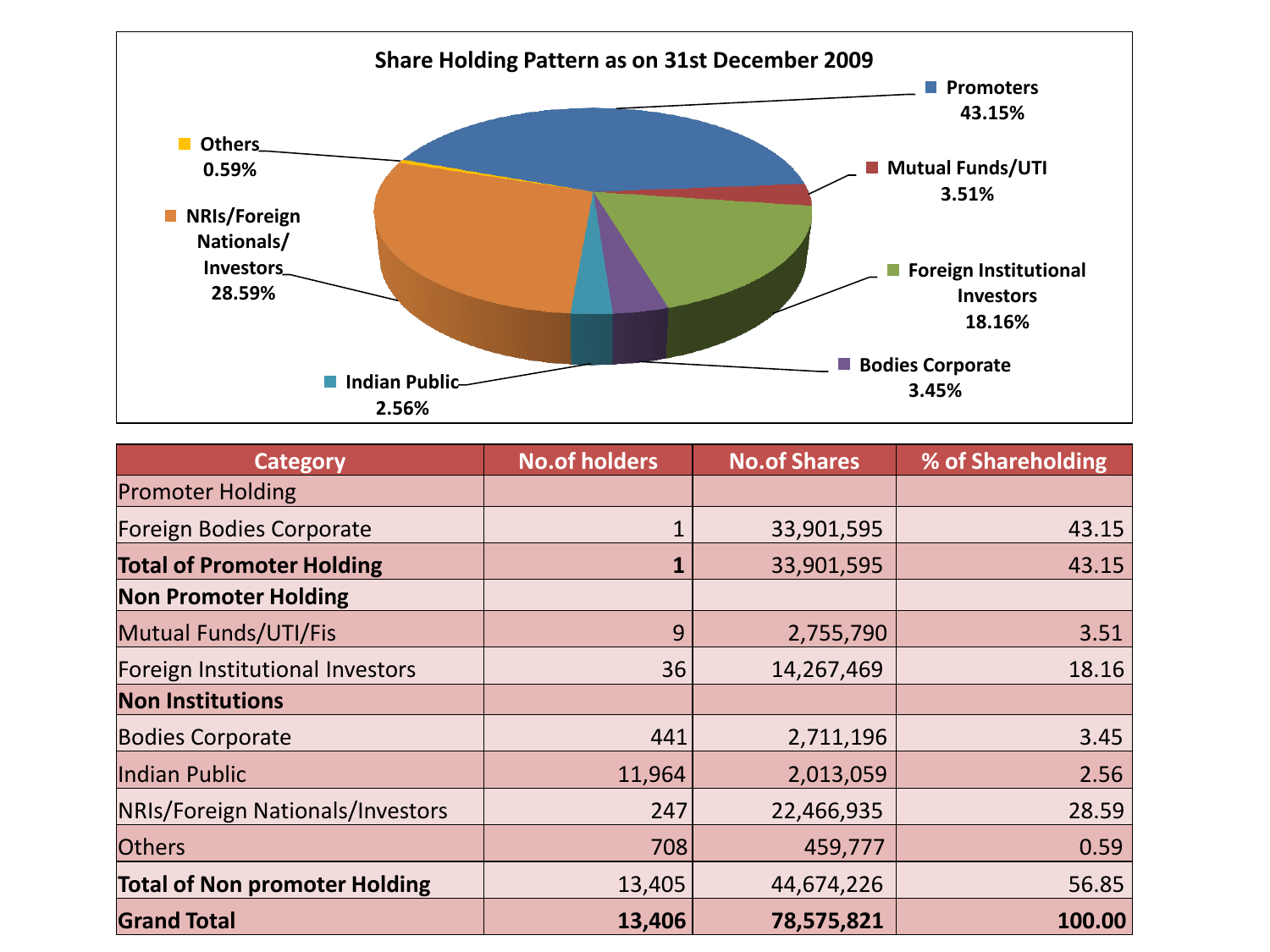|                  | (I) (a) Statement showing Shareholding Pattern                                        |                                  |                               |                                     |                                                             |                                              |                                           |                                             |
|------------------|---------------------------------------------------------------------------------------|----------------------------------|-------------------------------|-------------------------------------|-------------------------------------------------------------|----------------------------------------------|-------------------------------------------|---------------------------------------------|
|                  |                                                                                       |                                  |                               |                                     |                                                             |                                              |                                           |                                             |
|                  | Name of the Company: Redington (India) Limited                                        |                                  |                               |                                     |                                                             |                                              |                                           |                                             |
|                  | Scrip Code (BSE): 532805 :: Symbol (NSE):REDINGTON                                    |                                  |                               |                                     |                                                             | Quarter Ended: December 31,20009             |                                           |                                             |
|                  |                                                                                       |                                  |                               |                                     |                                                             |                                              |                                           |                                             |
| Category<br>Code | <b>Category of Shareholder</b>                                                        | Number of<br><b>Shareholders</b> | <b>Total No.</b><br>of Shares | No. of Shares<br>held in Demat Form | <b>Total Shareholding as a</b><br>percentge of total number |                                              | Shares pledged or<br>otherwise encumbered |                                             |
| (1)              | (II)                                                                                  | (III)                            | (IV)                          | (V)                                 | As a percentage<br>of<br>$(A + B)$<br>$\overline{M}$        | As a percentage<br>of $(A + B + C)$<br>(VII) | <b>Number of Shares</b><br>(VIII)         | As a percentage<br>$(IX) = (VIII)/(IV)*100$ |
| (A)              | Shareholding of Promoter and                                                          |                                  |                               |                                     |                                                             |                                              |                                           |                                             |
|                  | <b>Promoter Group</b>                                                                 |                                  |                               |                                     |                                                             |                                              |                                           |                                             |
| $\overline{1}$   | Indian                                                                                |                                  |                               |                                     |                                                             |                                              |                                           |                                             |
| (a)              | Individuals / Hindu Undivided Family                                                  | 0                                | 0                             | $\Omega$                            | 0.00                                                        | 0.00                                         | 0.00                                      | 0.00                                        |
| (b)              | Central government/ State Government                                                  | $\mathsf{O}\xspace$              | $\mathsf{O}\xspace$           | $\Omega$                            | 0.00                                                        | 0.00                                         | 0.00                                      | 0.00                                        |
| (c)              | <b>Bodies Corporate</b>                                                               | $\mathsf{O}$                     | $\mathsf{O}$                  | $\Omega$                            | 0.00                                                        | 0.00                                         | 0.00                                      | 0.00                                        |
| (d)              | Financial Institutions/Banks                                                          | $\mathsf{O}$                     | $\mathsf{O}$                  | $\Omega$                            | 0.00                                                        | 0.00                                         | 0.00                                      | 0.00                                        |
| (e)              | Any Other (specify)                                                                   | $\mathsf{O}$                     | $\Omega$                      | $\Omega$                            | 0.00                                                        | 0.00                                         | 0.00                                      | 0.00                                        |
|                  | Sub-Total (A) (1)                                                                     | $\mathbf 0$                      | $\mathbf{0}$                  | $\Omega$                            | 0.00                                                        | 0.00                                         | 0.00                                      | 0.00                                        |
| $\overline{2}$   | Foreign                                                                               |                                  |                               |                                     |                                                             |                                              |                                           |                                             |
| (a)              | Individuals(Non resident individuals/foreign individ                                  | $\mathsf{O}$                     | $\Omega$                      | $\Omega$                            | 0.00                                                        | 0.00                                         | 0.00                                      | 0.00                                        |
| (d)              | <b>Bodies Corporate</b>                                                               | $\overline{1}$                   | 33,901,595                    | 33,901,595                          | 43.15                                                       | 43.15                                        | 0.00                                      | 0.00                                        |
| (c)              | Institutions                                                                          | $\mathsf{o}$                     | 0                             | $\Omega$                            | 0.00                                                        | 0.00                                         | 0.00                                      | 0.00                                        |
| (d)              | Any Other (Specify)                                                                   | $\Omega$                         | $\Omega$                      | $\Omega$                            | 0.00                                                        | 0.00                                         | 0.00                                      | 0.00                                        |
|                  | Sub-Total (A) (2)                                                                     | $\mathbf{1}$                     | 33,901,595                    | 33,901,595                          | 43.15                                                       | 43.15                                        | 0.00                                      | 0.00                                        |
|                  | <b>Total Shareholding of Promoter</b><br>and Promoter Group $(A) = (A) (1) + (A) (2)$ | 1                                | 33,901,595                    | 33,901,595                          | 43.15                                                       | 43.15                                        | 0.00                                      | 0.00                                        |
| (B)              | <b>Public Shareholding</b>                                                            |                                  |                               |                                     |                                                             |                                              |                                           |                                             |
| (1)              | <b>Institutions</b>                                                                   |                                  |                               |                                     |                                                             |                                              |                                           |                                             |
| (a)              | Mutual Funds/ UTI                                                                     | 8                                | 2,755,690                     | 2,755,690                           | 3.51                                                        | 3.51                                         | N.A                                       | N.A                                         |
| (b)              | Financial Institutions / Banks                                                        | $\mathbf{1}$                     | 100                           | 100                                 | 0.00                                                        | 0.00                                         | N.A                                       | N.A                                         |
| (c)              | Central Government/ State Government                                                  | $\mathbf 0$                      | $\Omega$                      | $\Omega$                            | 0.00                                                        | 0.00                                         | N.A                                       | N.A                                         |
| (d)              | Venture Capital Funds                                                                 | $\mathbf 0$                      | $\mathsf{O}$                  | $\Omega$                            | 0.00                                                        | 0.00                                         | N.A                                       | N.A                                         |
| (e)              | <b>Insurance Companies</b>                                                            | $\mathbf 0$                      | $\Omega$                      | $\Omega$                            | 0.00                                                        | 0.00                                         | N.A                                       | N.A                                         |
| (f)              | Foreign Institutional Investors                                                       | 36                               | 14,267,469                    | 14,267,469                          | 18.16                                                       | 18.16                                        | N.A                                       | N.A                                         |
| (g)              | Foreign Venture Capital Investors                                                     | $\mathbf 0$                      | 0                             | $\Omega$                            | 0.00                                                        | 0.00                                         | N.A                                       | N.A                                         |
| (h)              | Any Other (Specify)                                                                   | $\Omega$                         | $\Omega$                      | $\Omega$                            | 0.00                                                        | 0.00                                         | N.A                                       | N.A                                         |
|                  | Sub-Total (B)(1)                                                                      | 45                               | 17,023,259                    | 17,023,259                          | 21.66                                                       | 21.66                                        | N.A                                       | N.A                                         |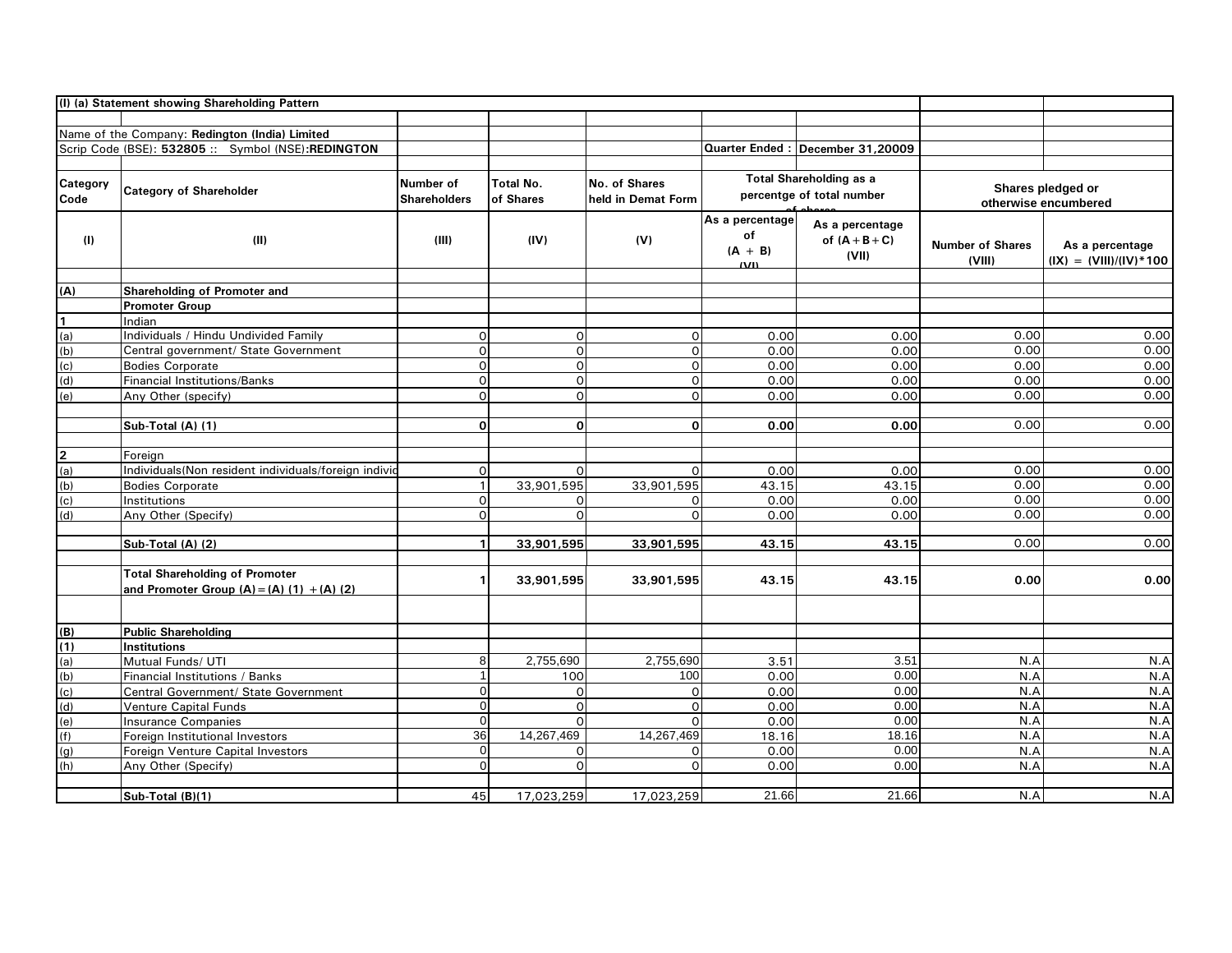| (2)          | <b>Non Institutions</b>                                                             |                |            |            |        |        |     |      |
|--------------|-------------------------------------------------------------------------------------|----------------|------------|------------|--------|--------|-----|------|
| (a)          | <b>Bodies Corporate</b>                                                             | 441            | 2,711,196  | 2,711,196  | 3.45   | 3.45   | N.A | N.A  |
| (b)          | Individuals Holding nominal share capital                                           |                |            |            |        |        |     |      |
|              | upto Rs. 1 Lakh                                                                     | 11946          | 1,615,800  | 1,583,661  | 2.06   | 2.06   | N.A | N.A  |
|              | ii. In excess of Rs. 1 Lakh                                                         | 18             | 397,259    | 387,249    | 0.51   | 0.51   | N.A | N.A  |
|              |                                                                                     |                |            |            |        |        |     |      |
| $\mathbf{C}$ | Any Other :-                                                                        |                |            |            |        |        |     |      |
|              | <b>Clearing Member</b>                                                              | 185            | 82,393     | 82,393     | 0.10   | 0.10   | N.A | N.A  |
|              | Directors and their relatives                                                       | $\overline{2}$ | 287,028    | 287,018    | 0.37   | 0.37   | N.A | N.A  |
|              | Foreign Corporate Bodies                                                            |                | 22,038,188 |            | 28.05  | 28.05  | N.A | N.A  |
|              | <b>Hindu Undivided Families</b>                                                     | 515            | 87,552     | 87,552     | 0.11   | 0.11   | N.A | N.A  |
|              | Non resident Indian                                                                 | 243            | 420,997    | 321,011    | 0.54   | 0.54   | N.A | N.A  |
|              | Trust                                                                               | 6              | 2,804      | 815        | 0.00   | 0.00   | N.A | N.A  |
|              | <b>Foreign Nationals</b>                                                            | 3              | 7,750      |            | 0.01   | 0.01   | N.A | N.A  |
|              |                                                                                     |                |            |            |        |        |     |      |
|              | Sub-Total (B)(2)                                                                    | 13360          | 27,650,967 | 5,460,895  | 35.19  | 35.19  | N.A | N.A  |
|              | Total Public Shareholding $(B) = (B)(1) + (B)(2)$                                   | 13405          | 44,674,226 | 22,484,154 | 56.85  | 56.85  | N.A | N.A  |
|              | TOTAL $(A) + (B)$                                                                   | 13406          | 78,575,821 | 56,385,749 | 100.00 | 100.00 | N.A | 0.00 |
| (C)          | Shares held by Custodians and against which<br>depository receipts have been issued | 0              | $\Omega$   | ∩          |        | 0.00   | N.A | N.A  |
|              | Grand Total $(A) + (B) + (C)$                                                       | 13406          | 78,575,821 | 56,385,749 | 100.00 | 100.00 | N.A | N.A  |
|              |                                                                                     |                |            |            |        |        |     |      |
|              |                                                                                     |                |            |            |        |        |     |      |
|              |                                                                                     |                |            |            |        |        |     |      |